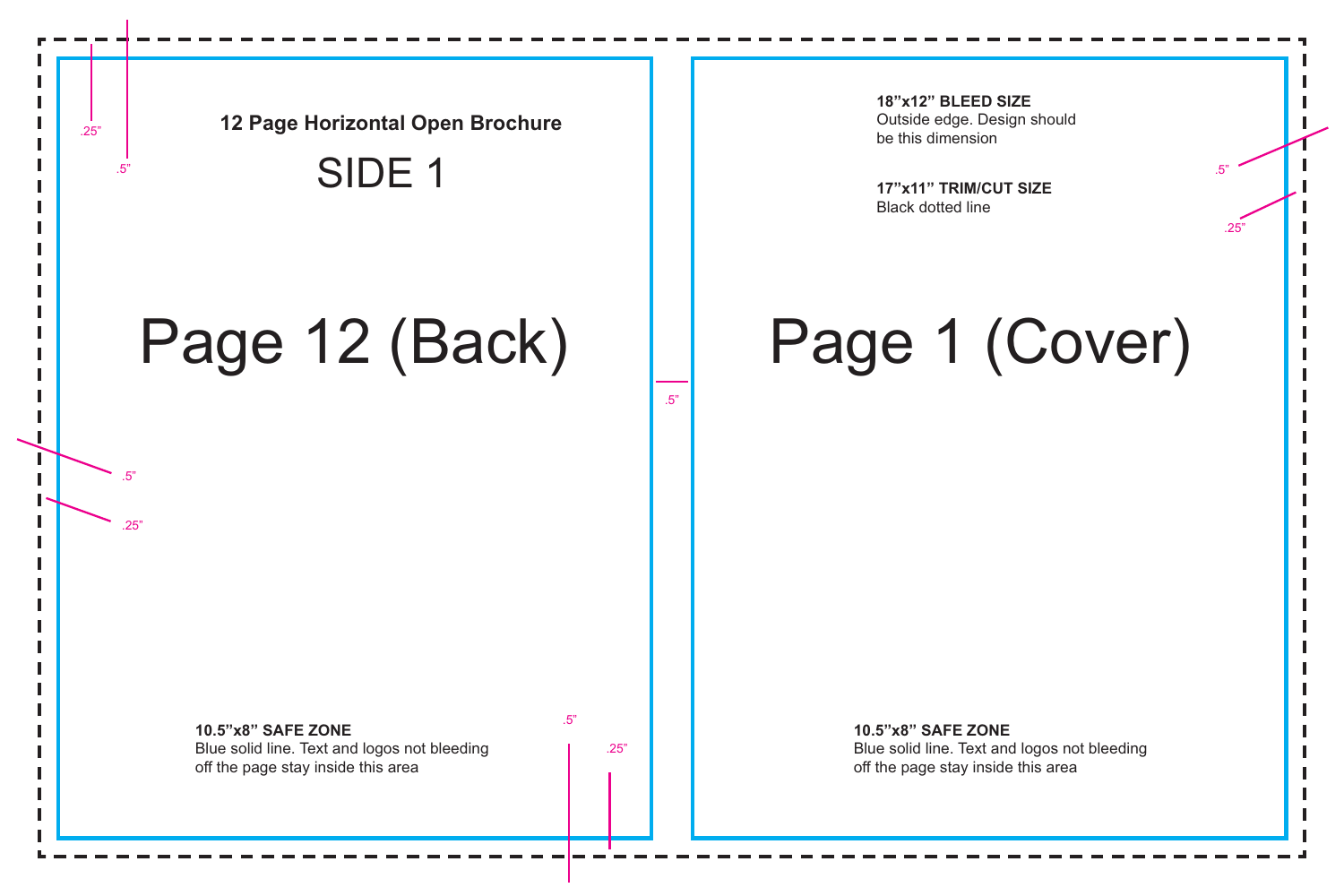.25"

**18"x12" BLEED SIZE** Outside edge. Design should be this dimension

## Page 11 (Inside)

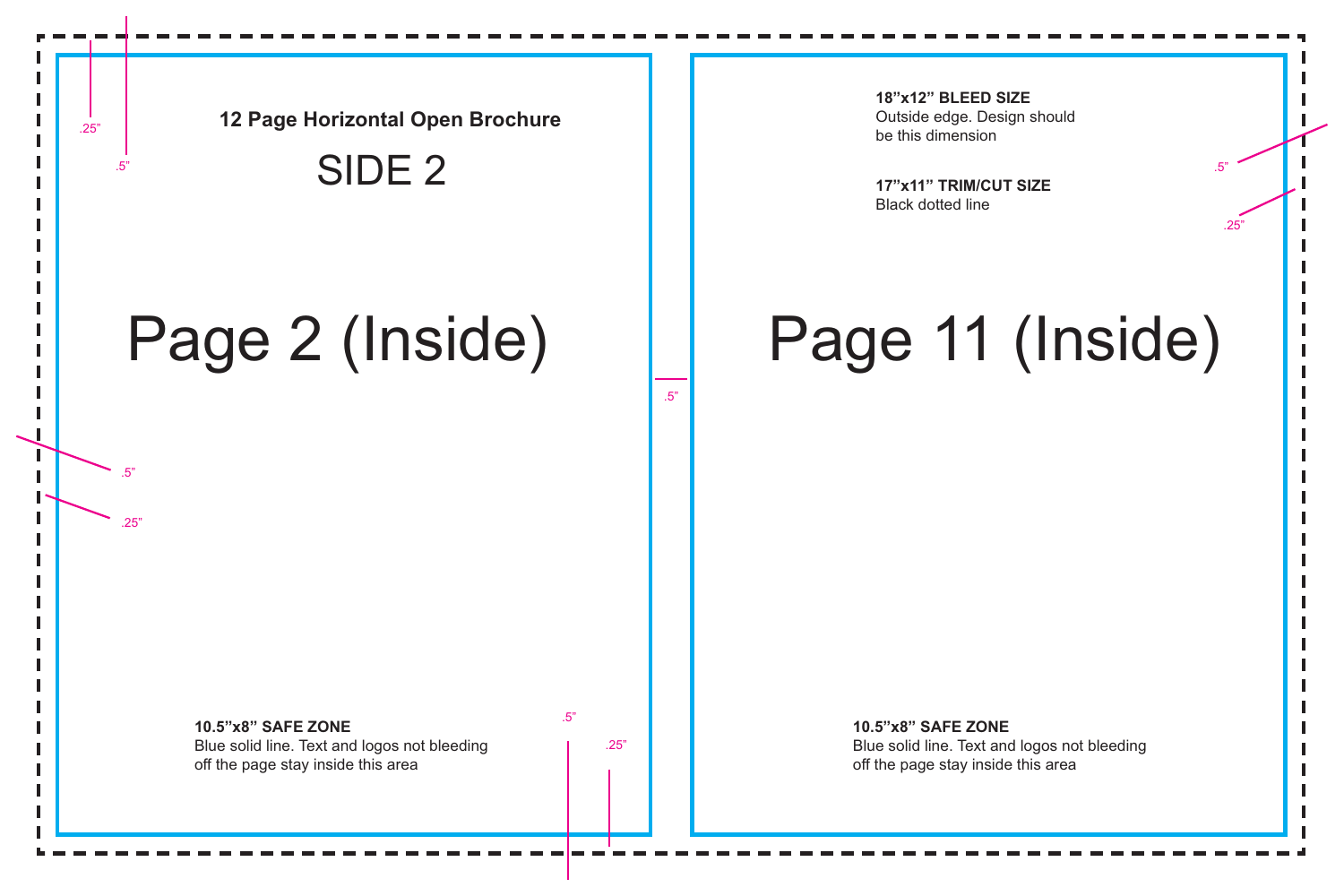.25"

**18"x12" BLEED SIZE** Outside edge. Design should be this dimension

# Page 3 (Inside)

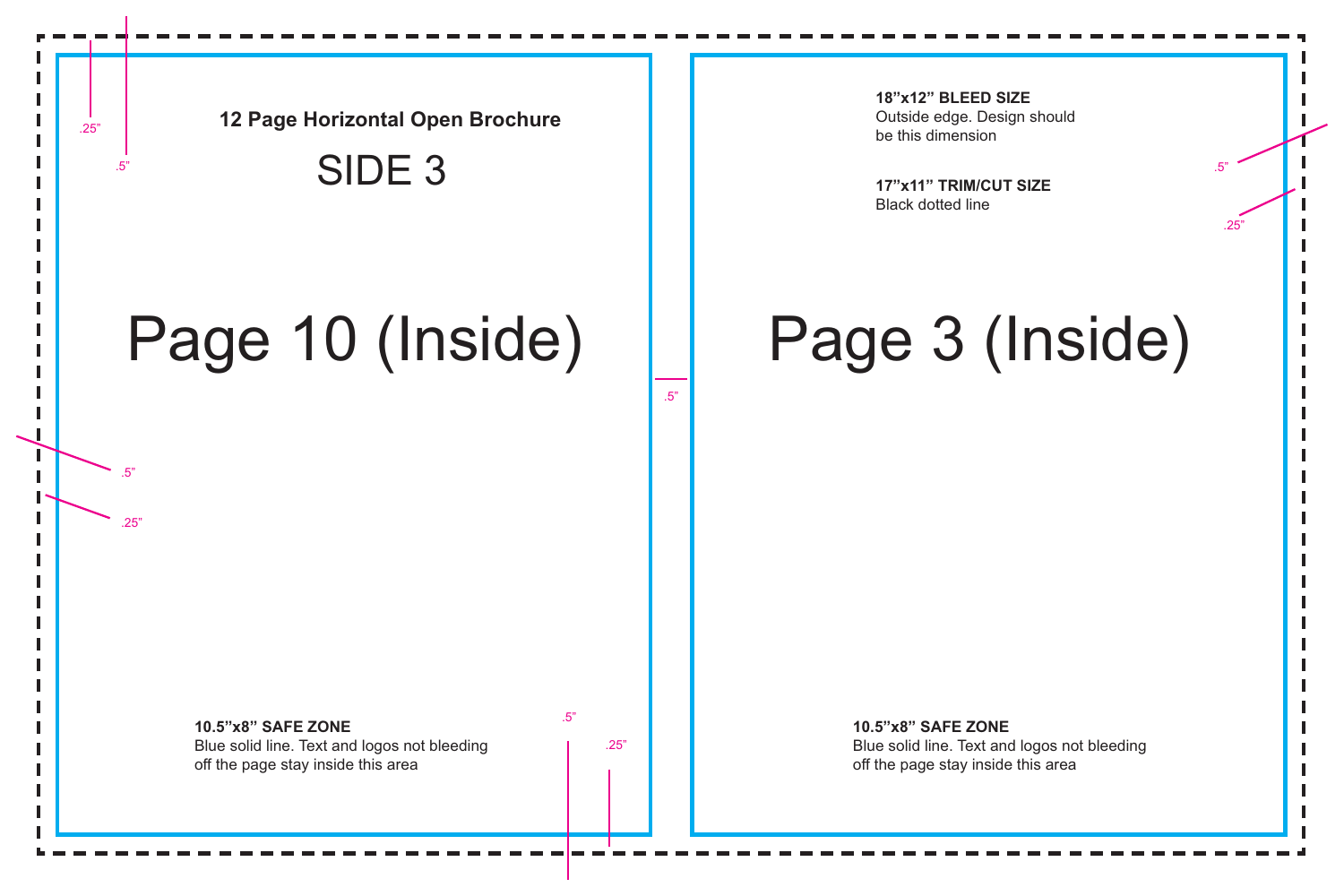.25"

**18"x12" BLEED SIZE** Outside edge. Design should be this dimension

# Page 9 (Inside)

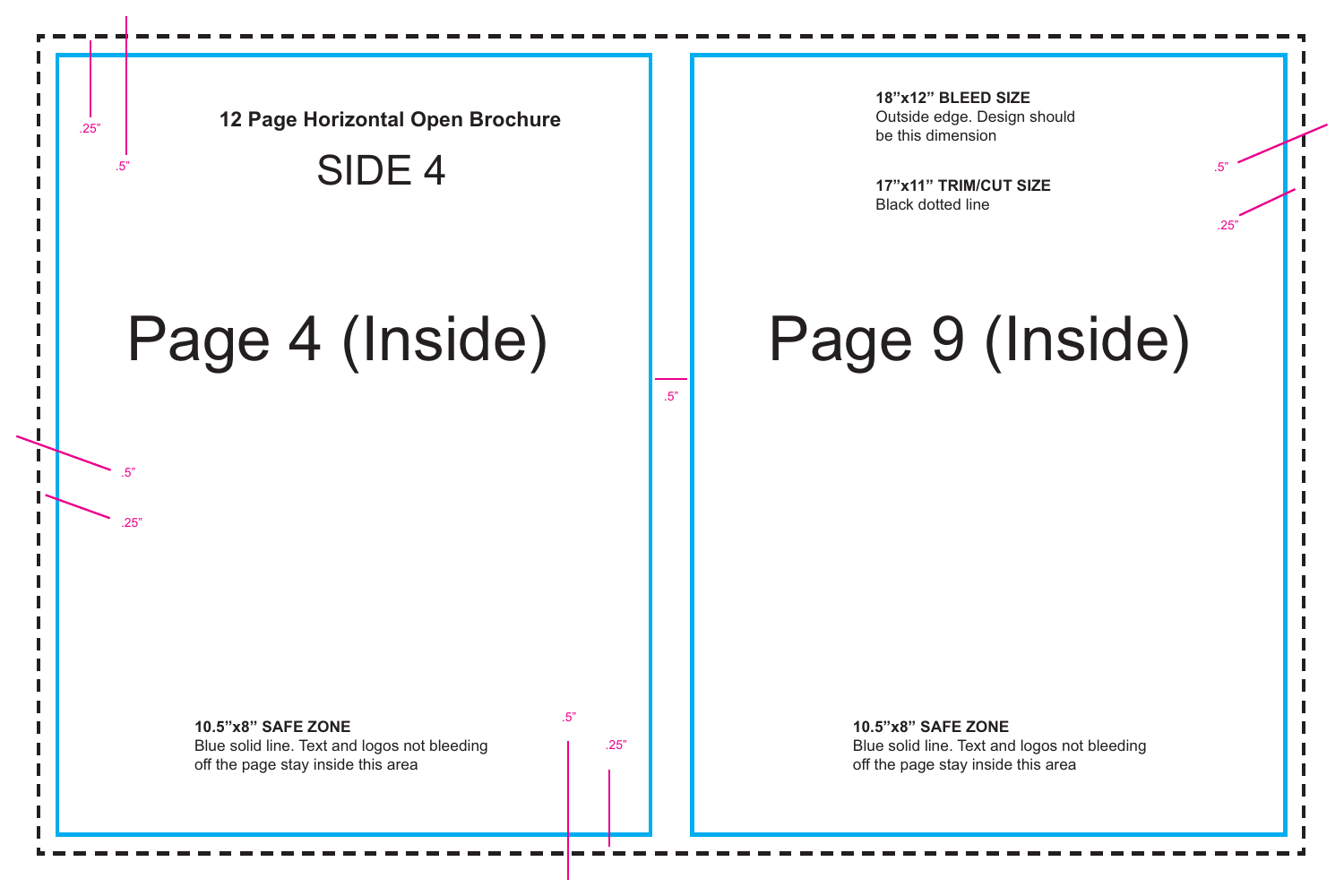.25"

**18"x12" BLEED SIZE** Outside edge. Design should be this dimension

# Page 5 (Inside)